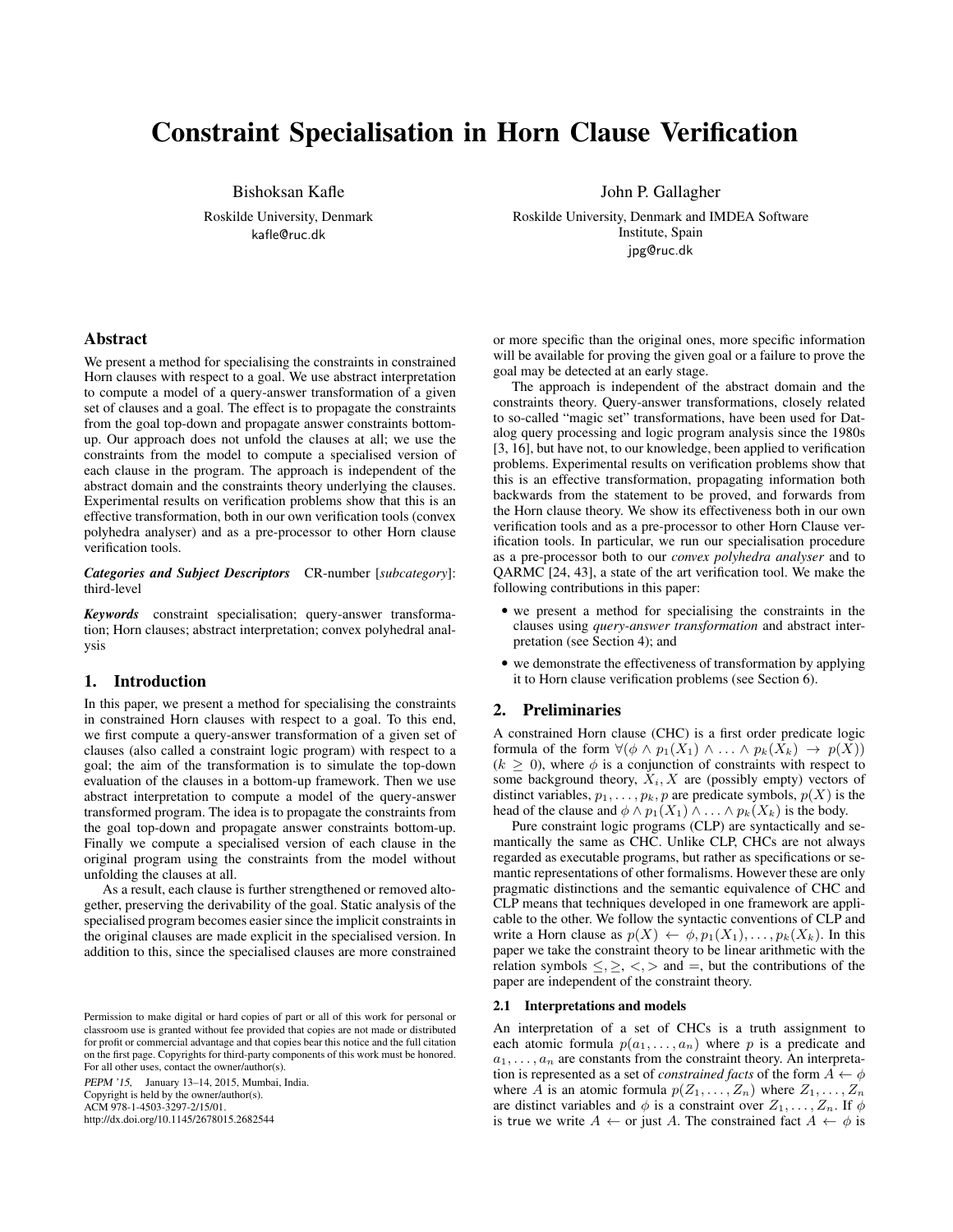shorthand for the set of variable-free facts  $A\theta$  such that  $\phi\theta$  holds in the constraint theory, and an interpretation  $M$  denotes the set of all facts denoted by its elements;  $M$  assigns true to exactly those facts.  $M_1 \subseteq M_2$  if the set of denoted facts of  $M_1$  is contained in the set of denoted facts of  $M_2$ .

*Minimal models.* A model of a set of CHCs is an interpretation that satisfies each clause. There exists a minimal model with respect to the subset ordering, denoted  $M[\![P]\!]$  where P is the set of CHCs.  $M[[P]]$  can be computed as the least fixed point (lfp) of an immediate consequences operator (called  $S_P^D$  in [28, Section 4]), which is an extension of the standard  $T_P$  operator from logic programming, extended to handle the constraint domain D. Furthermore  $\mathsf{Ifp}(S_P^D)$ can be computed as the limit of the ascending sequence of interpretations  $\emptyset$ ,  $S_P^D(\emptyset)$ ,  $S_P^D(S_P^D(\emptyset))$ ,.... This sequence provides a basis for abstract interpretation of CHC clauses.

## 3. Abstract Interpretation

Abstract interpretation [11] is a static program analysis technique which derives sound overapproximations of programs by computing abstract fixed points. Convex polyhedra analysis (CPA) [13] is a program analysis technique based on abstract interpretation [11]. When applied to a set of CHCs  $P$  it constructs an overapproximation  $\tilde{M}'$  of the minimal model of P, where  $M'$  contains at most one constrained fact  $p(X) \leftarrow \phi$  for each predicate p. The constraint  $\phi$  is a conjunction of linear inequalities, representing a convex polyhedron.

The first application of convex polyhedra analysis to CHCs was by Benoy and King [4]. We summarise briefly the elements of convex polyhedra analysis for CHC; further details (with application to CHC) can be found in [4, 13]. Let  $A$  be the set of convex polyhedra (for some fixed dimension). Let  $P$  be a set of CHCs. Suppose there are *n* predicates in *P*, say  $p_1, \ldots, p_n$ , and assume to simplify the discussion that all predicates have the same arity (the dimension of  $A$ ). The *abstract domain* for  $P$  is the set of *n*-tuples of convex polyhedra  $\mathcal{A}^n$ . Let the empty polyhedron be denoted  $\bot$ . Inclusion of polyhedra is a partial order on A and the partial order  $\sqsubseteq$  on  $\mathcal{A}^n$ is its pointwise extension. Given an element  $\langle d_1, \ldots, d_n \rangle \in \mathcal{A}^n$ , define the *concretisation* function  $\gamma$  such that  $\gamma(\langle d_1, \ldots, d_n \rangle)$  =  $\{\langle p_1(a_1), \ldots, p_n(a_n)\rangle \mid a_i \text{ is a point in } d_i, 1 \leq i \leq n\}.$  Construct an *abstract semantic function*  $F : A^n \rightarrow A^n$  satisfying the *safety condition*  $S_P^D \circ \gamma \subseteq \gamma \circ F$  which is monotonic with respect to  $\subseteq$ , where  $S_P^D$  is the immediate consequences operator mentioned above. Let the increasing sequence  $Y_0, Y_1, \ldots$  be defined as follows.  $Y_0 = \perp^n, Y_{n+1} = F(Y_n)$ . These conditions are sufficient to establish that if the limit of the sequence exists, say  $Y$ , that  $M[\![P]\!] = \mathsf{lfp}(S_P^D) \subseteq \gamma(Y)$  [12].

Since  $A<sup>n</sup>$  contains infinite increasing chains, the sequence can be infinite. The use of a *widening* operator for convex polyhedra [11, 13] is needed to ensure convergence of the abstract interpretation. Define the sequence  $Z_0 = Y_0$ ,  $Z_{n+1} = Z_n \nabla F(Z_n)$  where  $\nabla$  is a widening operator for convex polyhedra [13]. The conditions on  $\nabla$  ensure that the sequence stabilises; thus for some finite j,  $Z_i = Z_j$  for all  $i > j$  and furthermore that  $Z_j$  is an upper bound for the sequence  ${Y_i}$ . The value  $Z_j$  thus represents, via the concretisation function  $\gamma$ , an over-approximation of the least model of P. Furthermore much research has been done on improving the precision of widening operators. One technique is known as widening-upto, or widening with thresholds [27]. A threshold is an assertion that is combined with a widening operator to improve its precision. Recently, a technique for deriving more effective thresholds was developed [34], which we have adapted and found to be very effective in experimental studies. In brief, the method collects constraints by iterating the concrete immediate consequence func-

tion  $S_P^D$  three times starting from the "top" interpretation, that is, the interpretation in which all atomic facts are true.

# 4. Specialisation by constraint propagation

We next present a procedure for specialising CHCs. In contrast to classical specialisation techniques based on partial evaluation with respect to a goal, the specialisation does not unfold the clauses at all; rather, it computes a specialised version of each clause, in which the constraints from the goal are propagated top-down and answers are propagated bottom-up.

We first make precise what is meant by "specialisation" for CHCs. Let  $P$  be a set of CHCs and let  $A$  be an atomic formula. The specialisation of  $P$  with respect to  $A$  is a set of clauses  $P_A$  such that for every constraint  $\phi$  over the variables of  $A, P \models \forall (\phi \rightarrow A)$  if and only if  $P_A \models \forall (\phi \rightarrow A)$ . This is a very general definition that allows for many transformations. In practice we are interested in specialisations that eliminate consequences of  $P$  that have no relevance to A.

For each clause  $H \leftarrow B$  in P,  $P_A$  contains a new clause  $H \leftarrow \phi, \mathcal{B}$  where  $\phi$  is a constraint. If the addition of  $\phi$  makes the clause body unsatisfiable, it is the same as removing the clause. Clearly  $P_A$  may have fewer consequences than  $P$  but our procedure guarantees that it preserves the inferability of (constrained instances of) A. The procedure is summarised as follows: the inputs are a set of CHCs P and an atomic formula A.

- 1. Compute a *query-answer transformation* of P with respect to A, denoted  $P^{qa}$ , containing predicates  $p^q$  and  $p^a$  for each predicate  $p$  in  $P$ .
- 2. Compute an over-approximation M of the model of  $P^{qa}$ .
- 3. Strengthen the constraints in the clauses in  $P$ , by adding constraints from the answer predicates in M.

Next we will explain each step in detail.

#### 4.1 The query-answer transformation

The *query-answer transformation* in CLP was inspired by the magic-set transformation from deductive databases and the language Datalog [3]. Its purpose, both in deductive databases and in subsequent applications in logic program analysis [16] was to simulate goal-directed (*top-down*) computation or deduction in a goal-independent (*bottom-up*) framework.

In the following, for each atom  $A = p(t)$ ,  $A^a$  and  $A^a$  represent the atoms  $p^{\mathsf{a}}(t)$  and  $p^{\mathsf{q}}(t)$  respectively. Given a set of CHCs  $P$  and an atom  $A$ , the (left-) query-answer clauses for  $P$  with respect to A, denoted  $P_A^{\mathsf{qa}}$  or just  $P^{\mathsf{qa}}$ , are as follows.

- (Answer clauses). For each clause  $H \leftarrow \phi, B_1, \ldots, B_n$  ( $n \geq$ 0) in P,  $P^{qa}$  contains the clause  $H^a \leftarrow \phi, H^q, B_1^a, \dots, B_n^a$ .
- (Query clauses). For each clause  $H \leftarrow \phi, B_1, \dots, B_i, \dots, B_n$  $(n \ge 0)$  in P,  $P^{qa}$  contains the following clauses:

$$
B_1^q \leftarrow \phi, H^q.
$$
  
\n...  
\n
$$
B_i^q \leftarrow \phi, H^q, B_1^q, \dots, B_{i-1}^q.
$$
  
\n...  
\n
$$
B_n^q \leftarrow \phi, H^q, B_1^q, \dots, B_{n-1}^q.
$$

• (Goal clause).  $A^q \leftarrow \text{true}$ .

The clauses  $P^{qa}$  encodes a left-to-right, depth-first computation of the query  $\leftarrow$  A for CHC clauses P (that is, the standard CLP computation rule, SLD extended with constraints). This is a complete proof procedure, assuming that all clauses matching a given call are explored in parallel. (Note: the incompleteness of standard Prolog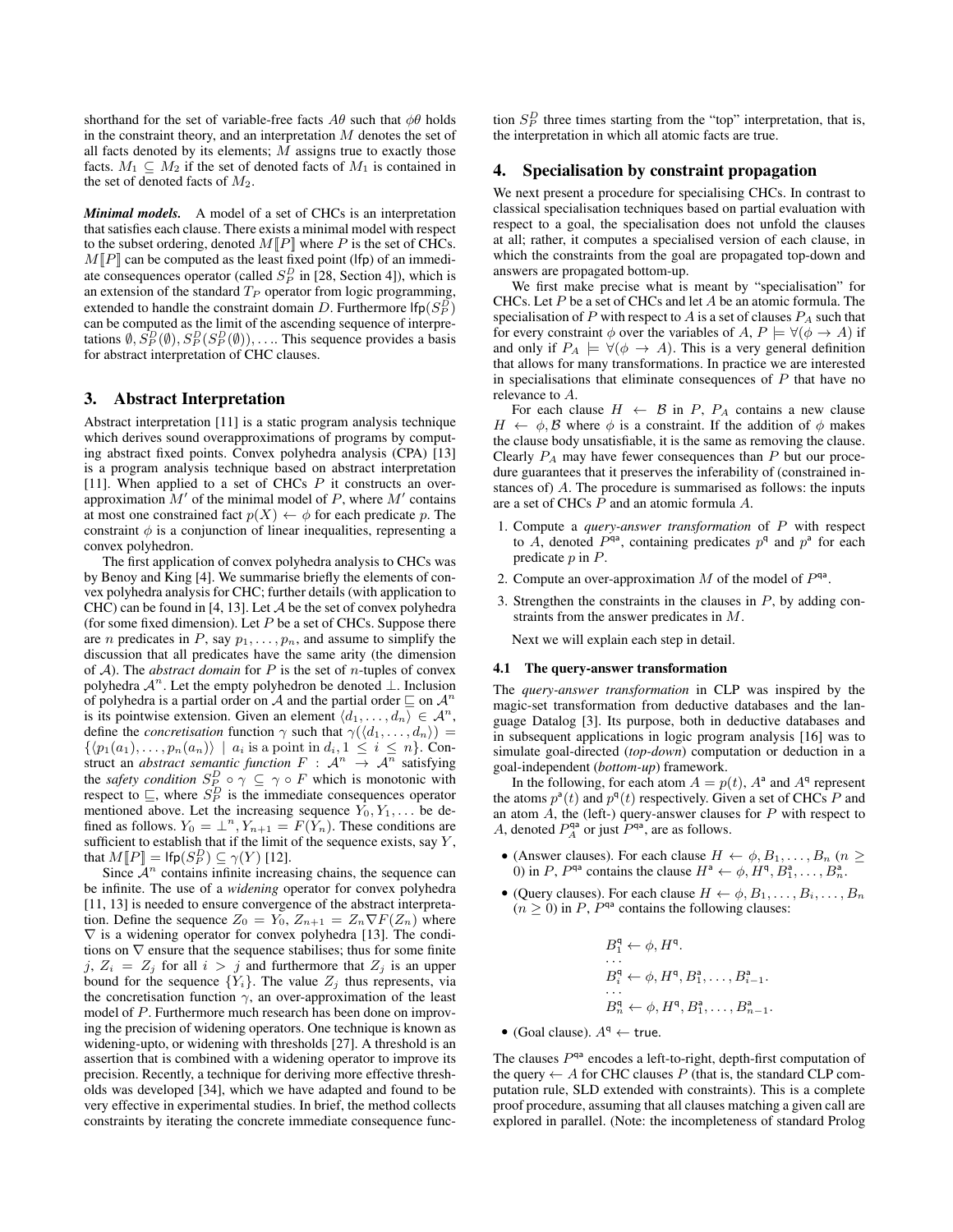CLP proof procedures arises due to the fact that clauses are tried in a fixed order). It is important to generate the queries and answers in a single set of clauses, since in general the predicates  $p^q$  and  $p^a$  are mutually recursive. Independent analyses propagating constraints from head to body of the clauses and propagating constraints from body to head would not in general achieve the same specialisation.

The relationship of the model of the clauses  $P^{qa}$  to the computation of the goal  $\leftarrow A$  in P is expressed by the following property<sup>1</sup>. An SLD-derivation in CLP is a sequence  $G_0, G_1, \ldots, G_k$  where each  $G_i$  is a goal  $\leftarrow \phi, B_1, \ldots, B_m$ , where  $\phi$  is a constraint and  $B_1, \ldots, B_m$  are atoms. In a left-to-right computation,  $G_{i+1}$  is obtained by resolving  $B_1$  with a program clause. The model of  $P^{qa}$ captures the set of atoms that are "called" or "queried" during the derivation, together with the answers (if any) for those calls. This is expressed precisely by Property 1.

PROPERTY 1 (Correctness of query-answer transformation). *Let* P be a set of CHCs and A be an atom. Let P<sup>qa</sup> be the query*answer program for* P *wrt.* A*. Then*

- *(i)* if there is an SLD-derivation  $G_0, \ldots, G_i$  where  $G_0 = \leftarrow A$  and  $G_i = \leftarrow \phi, B_1, \dots, B_m$ , then  $P^{qa} \models \forall (\phi|_{\text{vars}(B_1)} \rightarrow B_1^q);$
- *(ii) if there is an SLD-derivation*  $G_0, \ldots, G_i$  *where*  $G_0 \neq A$ *,*  $\emph{containing a sub-derivation } \emph{ } G_{j_1}, \ldots, G_{j_k}, \emph{ where } \emph{ } G_{j_i} \emph{ } \leftarrow$  $\phi', B_1, \mathcal{B}'$  and  $G_{j_k} \equiv \leftarrow \phi, \mathcal{B}',$  then  $P^{\mathsf{qa}^*} \models \forall (\phi|_{\mathsf{vars}(B_1)} \rightarrow$  $B_1^a$ ). (This means that the atom  $B_1$  in  $G_{j_i}$  was successfully *answered, with answer constraint*  $\phi|_{\text{vars}(B_1)}$ *).*
- *(iii) As a special case of (ii), if there is a successful derivation of the*  $\text{goal} \leftarrow A$  *with answer constraint*  $\phi$  *then*  $P^{\text{qa}} \models \forall (\phi \rightarrow A^{\text{a}})$ *.*

Variations such as the following have been used.

- (Refined call predicates). Call predicates of the form  $p_{i,j}^q$  could be generated representing calls to the  $i^{th}$  atom in the body of clause  $j$  [20], giving more fine-grained information on calls.
- (Relaxed answer predicates). In this version the answer clauses are the same as the original clauses of  $p$ , and every answer predicate  $p^a$  is just replaced by p. This can be used where the only interest is in the model of the query predicates, and the motivation is to increase efficiency of analysis of  $P^{qa}$ , while possibly losing precision [9].
- (Other computation rules). Left-to-right computation could be replaced by right-to-left or any other order. The success or failure of a goal is independent of the computation rule; hence we could generate answers using other computation rules, or combining computation rules [21]. While different computation rules do not affect the model of the answer predicates, more effective propagation of constraints during program analysis, and thus greater precision, can sometimes be achieved by varying the computation rule.

For each such variation a correctness property can be stated relating the model of the query-answer program to the SLD computation of the given program  $P$  and goal  $A$ .

# 4.2 Over-approximation of the model of  $P<sup>qa</sup>$

The query-answer transformation of  $P$  with respect to  $A$  is computed. It follows from Property 1(iii) that if  $A$  is derivable from P then  $P^{qa} \models A^a$ . Abstract interpretation of  $P^{qa}$  yields an overapproximation of  $M[$  $P^{qa}$ ], say  $\hat{M}'$ , containing constrained facts

for the query and answer predicates. These represent the calls and answers generated during all derivations starting from the goal A. In our experiments we use a convex polyhedra approximation of  $M[$  $P^{qa}$ ], as described in Section 3.

#### 4.3 Strengthening the constraints in  $P$

We use the information in  $M'$  to specialise the original clauses in P. Suppose M' contains constrained facts  $p^{\mathsf{q}}(X) \leftarrow \phi^{\mathsf{q}}$  and  $p^{\mathsf{a}}(X) \leftarrow \phi^{\mathsf{a}}$ . (If there is no constrained fact  $p^*(X) \leftarrow \phi^*$  for some  $p^*$  then we consider M' to contain  $p^*(X) \leftarrow false$ .

For each clause

$$
p(X) \leftarrow \phi, p_1(X_1), \ldots, p_k(X_k)
$$

in P, construct a clause

$$
p(X) \leftarrow \phi, \phi_0, \phi_1, \dots, \phi_n, p_1(X_1), \dots, p_k(X_k)
$$

in  $P_A$ , where  $p^{\mathsf{a}}(X) \leftarrow \phi_0$ ,  $p_1^{\mathsf{a}}(X) \leftarrow \phi_1, \ldots, p_n^{\mathsf{a}}(X) \leftarrow \phi_n$  are in  $M'$ . Here we assume that there is exactly one constrained fact in M' for each predicate  $p^a, p_1^a, \ldots, p_n^a$ . Disjunctive constraints can be eliminated from the specialised clauses by further transformation and clauses containing the constraint false in the body are eliminated.

Note that wherever M' contains constrained facts  $p^{\mathsf{a}}(X) \leftarrow \phi^{\mathsf{a}}$ and  $p^{\mathfrak{q}}(X) \leftarrow \phi^{\mathfrak{q}}$ , we have  $\phi^{\mathfrak{a}} \rightarrow \phi^{\mathfrak{q}}$  since the answers for p are always stronger than the calls to  $p$ . Thus it suffices to add only the answer constraints to the clauses in  $P$  and we can ignore the model of the query predicates. A special case of this is where  $M'$ contains a constrained fact  $p^{\mathsf{q}}(X) \leftarrow \phi^{\mathsf{q}}$  but there is no constrained fact for  $p^a(X)$ , or in other words M' contains the constrained fact  $p^{\mathsf{a}}(X) \leftarrow false$ . This means that all derivations for  $p(X)$  fail or loop in  $P$  and so adding the answer constraint  $false$  for  $p$  eliminates looping and failed derivations for p.

Specialisation by strengthening the constraints preserves the answers of the goal with respect to which the query-answer transformation was performed. In particular, we have the following property.

PROPERTY 2. *If* P *is a set of CHCs and* P<sup>A</sup> *is the set obtained by strengthening the clause constraints as just described, then*  $P \models A$ *if and only if*  $P_A \models A$ .

The proof of Property 2 is by induction on the length of derivations of  $A$ . For each derivation of  $A$  using the clauses of  $P$  we can construct a derivation of  $A$  in  $P_A$  and conversely.

The specialisation and analysis are separate in our approach. More complex algorithms intertwining them can be envisaged, though the benefits are not clear. Iteration of our procedure could potentially yield further specialisation.

## 5. Application to the CHC verification problem

In this section, we discuss the application of our constraint specialisation in Horn clause verification. We assume that there is a distinguished predicate symbol false in  $P$  which is always interpreted as false. In practice the predicate false only occurs in the head of clauses; we call clauses whose head is false *integrity constraints*, following the terminology of deductive databases. Thus the formula  $\phi_1 \leftarrow \phi_2 \wedge B_1(X_1), \dots, B_k(X_k)$  is equivalent to the formula false  $\leftarrow \neg \phi_1 \land \phi_2 \land B_1(X_1), \dots, B_k(X_k)$ . The latter might not be a CHC (e.g. if  $\phi_1$  contains =) but can be converted to an equivalent set of CHCs by transforming the formula  $\neg \phi_1$  and distributing any disjunctions that arise over the rest of the body. For example, the formula  $X = Y \leftarrow p(X, Y)$  is equivalent to the set of CHCs {false  $\leftarrow X > Y, p(X, Y)$ , false  $\leftarrow X < Y, p(X, Y)$  }.

Integrity constraints can be seen as safety properties. For example if a set of CHCs encodes the behaviour of a transition system, the bodies of integrity constraints represent unsafe states. Thus

<sup>&</sup>lt;sup>1</sup> Note that the model of  $P^{qa}$  might not correspond exactly to the calls and answers in the SLD-computation, since the CLP computation treats constraints as syntactic entities through decision procedures and the actual constraints could differ.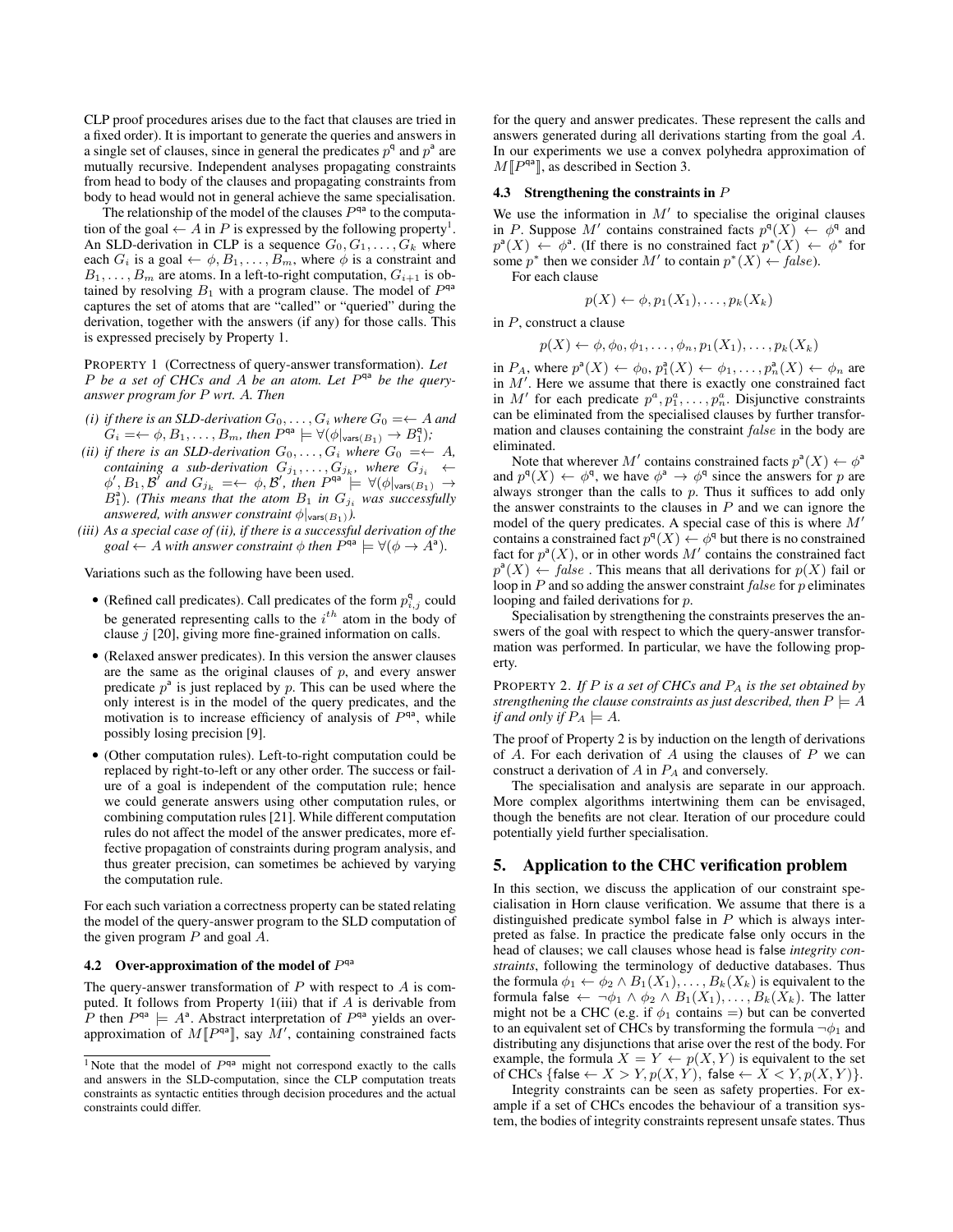proving safety consists of showing that the bodies of integrity constraints are false in all models of the CHC clauses. Figure 1 shows an example set of CHCs taken from [23].

```
c1. false :- A>0,B=0,C=0,D=0,l(B,C,D,A).
c2. l(A,B,C,D) :- -A+D>0, A-G=-1, l\_body(B,C,E,F),
                  l(G,E,F,D).
c3. 1(A, B, C, D) :- A-D>=0, B+C-3*D>0.
c4. l(A,B,C,D) :- A-D>=0, -B-C+3*D>0.
c5. l\_body(A,B,C,D) :- A-C=-1, B-D=-2.
c6. l\_body(A,B,C,D) :- A-C=-2, B-D=-1.
```

|  | Figure 1. Example program t4.pl [23] |  |  |  |
|--|--------------------------------------|--|--|--|
|--|--------------------------------------|--|--|--|

### 5.1 The CHC verification problem.

To state this more formally, given a set of CHCs P, the CHC verification problem is to check whether there exists a model of P. If so we say that P is safe. Obviously any model of P assigns false to the bodies of integrity constraints. We restate this property in terms of the logic consequence relation. Let  $P \models F$  mean that  $F$  is a logical consequence of  $P$ , that is, that every interpretation satisfying  $P$  also satisfies  $F$ .

#### LEMMA 1. *P* has a model if and only if  $P \not\models$  false.

This lemma holds for arbitrary interpretations (only assuming that the predicate false is interpreted as false), uses only the textbook definitions of "interpretation" and "model" and does not depend on the constraint theory.

The verification problem can be formulated deductively rather than model-theoretically. We can exploit proof procedures for constraint logic programming [28] to reason about the satisfiability of a set of CHCs. Let the relation  $P \vdash A$  denote that A is derivable from P using some proof procedure. If the proof procedure is sound then  $P \vdash A$  implies  $P \models A$ , which means that  $P \vdash$  false is a sufficient condition for  $P$  to have no model, by Lemma 1. This corresponds to using a sound proof procedure to find or check a counterexample. On the other hand to show that  $P$  does have a model, soundness is not enough since we need to establish  $P \not\models$  false. As we will see in Section 5.2 we approach this problem by using *approximations* to reason about the non-provability of false, applying the theory of abstract interpretation [10] to a complete proof procedure for atomic formulas (the "fixed-point semantics" for constraint logic programs [28, Section 4]). In effect, we construct by abstract interpretation a proof procedure that is *complete* (but possibly not sound) for proofs of atomic formulas. With such a procedure,  $P \not\vdash f$  false implies  $P \not\models$  false and thus establishes that P has a model.

#### 5.2 Proof Techniques

*Proof by over-approximation of the minimal model.* It is a standard theorem of CLP that the minimal model  $M[\![P]\!]$  is equivalent to the set of atomic consequences of P. That is,  $P \models p(v_1, \ldots, v_n)$ if and only if  $p(v_1, \ldots, v_n) \in M[[P]]$ . Therefore, the CHC verification problem for P is equivalent to checking that false  $\notin M[[P]]$ . It is sufficient to find a set of constrained facts  $M'$  such that  $M[[P]] \subseteq M'$ , where false  $\notin M'$ . This technique is called proof by *over-approximation of the minimal model*.

*Proof by specialisation.* A specialisation of a set of CHCs P with respect to an atom  $A$  is the transformation of  $P$  to another set of CHCs P' such that  $P \models A$  if and only if  $P' \models A$ . In our context we use specialisation to focus the verification problem on the formula to be proved. More specifically, we specialise a set of CHCs with respect to a "query" to the atom false; thus the specialised CHCs entail false if and only if the original clauses entailed false. The constraint strengthening procedure described in Section 4 is our method of specialisation.

Consider the application of the procedure in Section 4 to the clauses in Figure 1, where the *query-answer transformation* is performed with respect to the atom false. The result is shown in Figure 2. Note that the constraint in clause c4 is strengthened to false, showing that c4 is definitely not used in any derivation of false (and hence can be removed).

- c1. false :- A>0,B=0,C=0,D=0,l(B,C,D,A).
- c2.  $1(A,B,C,D)$  :-  $2*A-B>=0,-A+D>0,-A+B>=0,3*A-B-C=0,$  $A-G=-1,1\_body(B,C,E,F),1(G,E,F,D)$ . c3.  $1(A,B,C,D):$  - A-D>0, D>0, 2\*A-B>=0, -A+D> -1,  $-A+B>=0,3*A-B-C=0.$ c4.  $l(A,B,C,D):$ - false. c5. l\_body( $A,B,C,D$ ) :- -A+2\*B>=0, 2\*A-B>=0,
- $A-C=-1$ ,  $B-D=-2$ . c6. l\_body(A,B,C,D) :- -A+2\*B>=0,2\*A-B>=0,A-C= -2,  $B-D=-1$ .

Figure 2. Example program  $t4$ .pl [23] with strengthened constraints

#### 5.3 Analysis of the specialised clauses

Having specialised the clauses with respect to false, it may be that the clauses  $P_{\text{false}}$  do not contain a clause with head false. In this case safety is proven, since clearly this is a sufficient condition for  $P_{\text{false}} \not\models$  false.

If this check fails we still do not know whether  $P$  has a model. In this case we can perform the convex polyhedral analysis on the clauses  $P_{\text{false}}$ . As the experiments later show, safety is often provable by checking the resulting model; if no constrained fact for false is present, then  $P_{\text{false}} \not\models$  false. If safety is not proven, there are two possibilities: the approximate model is not precise enough, but P has a model, or there is a proof of false. Refinement techniques could be used to distinguish these, but this is not the topic of this paper.

In summary, our experimental procedure for evaluating the effectiveness of constraint specialisation contains two steps. Given a set of CHCs P with integrity constraints: (1) Compute a specialisation of P with respect to false yielding  $P_{\text{false}}$ . If  $P_{\text{false}}$  contains no integrity constraints, then  $P$  is safe. (2) If  $P_{\text{false}}$  does contain integrity constraints, perform a convex polyhedra analysis of  $P_{\text{false}}$ . If the resulting approximation of the minimal model contains no constrained fact for the predicate false, then  $P_{\text{false}}$  is safe and hence P is safe. If we find a concrete derivation for false then we conclude that  $P$  is unsafe. Otherwise,  $P$  is possibly unsafe.

## 6. Experimental evaluation

Table 1 presents experimental results of applying our constraint specialisation to a number of Horn clause verification benchmarks taken from the repository of Horn clause verification<sup>2</sup> and other sources including [5, 15, 23, 25, 29]. The columns CPA and QARMC present the results of verification using convex polyhedra and QARMC respectively, whereas columns CS + CPA and CS + QARMC show the result of running constraint specialisation followed by CPA or QARMC. The symbol "-" in the table denotes irrelevant. The experiments were carried out on an Intel(R) X5355 quad-core (@ 2.66GHz) computer with 6 GB memory running Debian 5. We set 5 minutes of timeout for each experiment. The specialisation procedure is implemented in 32-bit Ciao Prolog [7] and uses the Parma Polyhedra Library [1].

<sup>2</sup> https://svn.sosy-lab.org/software/sv-benchmarks/trunk/clauses/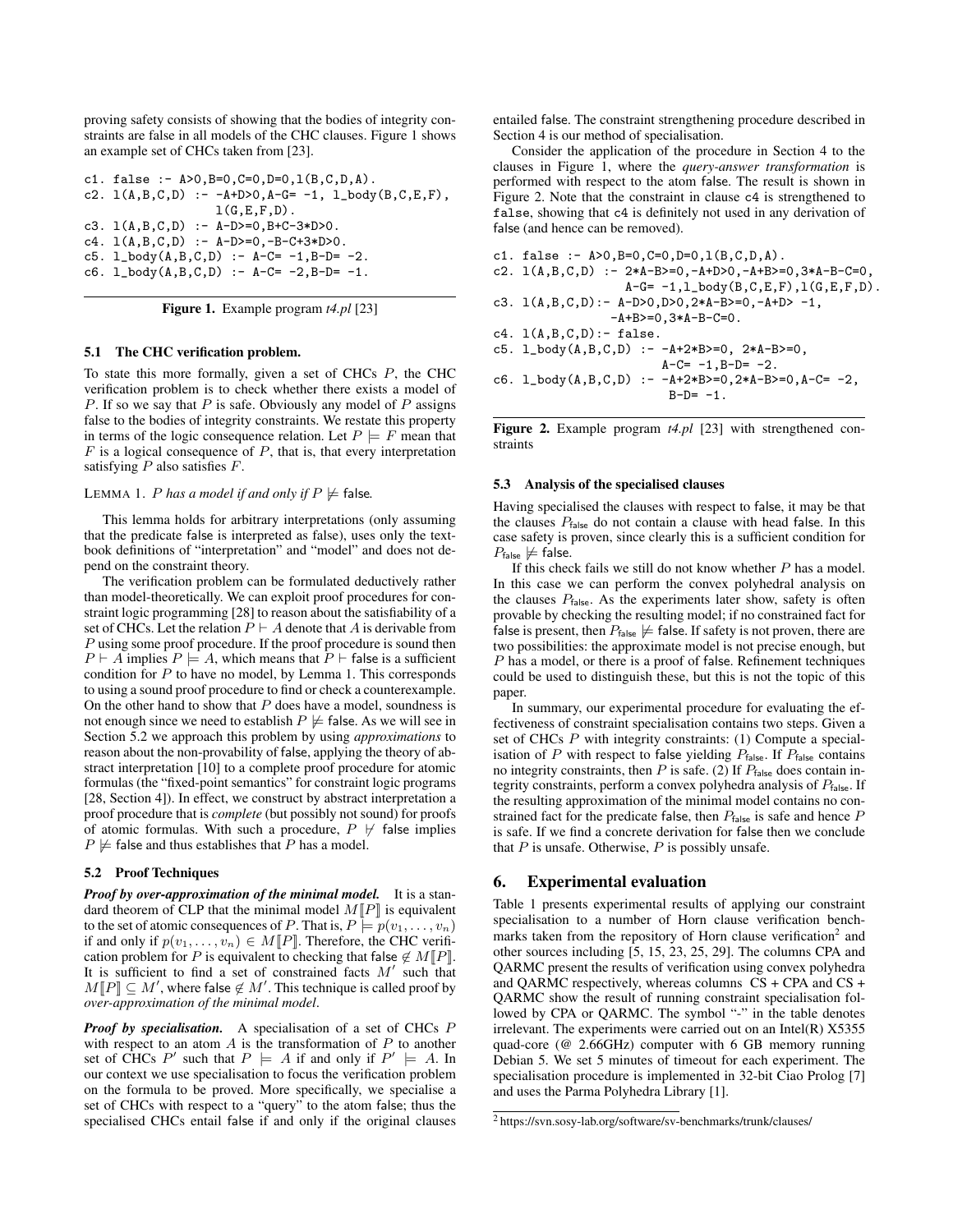The results show that constraint specialisation is effective in practice. We report that 109 out of 218, that is 50%, of the problems are solved by constraint specialisation alone. When used as a pre-processor for other verification tools, the results show improvements on both the number of instances solved and the solution time. Using our tool, we report approximately 47% increase in the number of instances solved and twice as much faster in average. Similarly using QARMC, we report 13% increase in the number of instances solved and 5 times faster in average.

|                      | <b>CPA</b> | $CS + CPA$  | <b>OARMC</b> | $CS + OARMC$ |
|----------------------|------------|-------------|--------------|--------------|
| solved (safe/unsafe) | 61(48/13)  | 162(144/18) | 178(141/37)  | 205(171/34)  |
| unknown / timeout    | 144/12     | 49/7        | $-140$       | $-113$       |
| total time (secs)    | 2317       | 1303        | 13367        | 2613         |
| average time (secs)  | 10.62      | 597         | 61.31        | 11.98        |
| %solved              | 27.98      | 74.31       | 81.65        | 94.04        |

Table 1. Experiments on a set of 218 (181 safe and 37 unsafe) CHC verification problems

The (perhaps surprising) effectiveness of this relatively simple combination of specialisation and convex polyhedral analysis is underlined by noting that it can solve problems for which more complex methods have been proposed. For example, apart from the many examples from the Horn clause verification benchmarks that require refinement using CEGAR-based approaches, the technique solves the "rate-limiter" and "Boustrophedon" examples presented by Monniaux and Gonnord [40] (Section 5) (directly encoded as Horn clauses); their approach, also based on convex polyhedra, uses bounded model checking to achieve a partitioning of the approximation, while other approaches to such problems use tracepartitioning and look-ahead widening.

# 7. Related Work

Techniques for strengthening the constraints of logic programs go back at least to the work of Marriott *et al.* on most specific logic programs [39]. In that work the constraints were just equalities between terms and the strengthening was goal-independent. In [19] the idea was similar but it was extended to strengthen constraints while preserving the answers with respect to a goal.

The partial evaluation of (constraint) logic programs also has a long history [17, 18, 30, 32]. The aim is to specialise a program with respect to a goal, but usually unfolding is the key technique for propagating constraints. Global analysis using abstract interpretation was combined with partial evaluation algorithms to propagate constraints bottom-up as well as top-down [22, 31, 33, 35, 36].

Abstract interpretation over the domain of convex polyhedra was introduced by Cousot and Halbwachs [13] and applied to constraint logic programs by Benoy and King [4]. Abstract interpretation over convex polyhedra was incorporated in a program specialisation algorithm by Peralta and Gallagher [41].

The method of widening with thresholds for increasing the precision of widening convex polyhedra was first presented by Halwachs *et al.* [27]. We applied a technique for generating threshold constraints presented by Lakhdar-Chaouch *et al.* [34].

In summary, the basic specialisation techniques that we apply are well known, though we are not aware of previous work combining them in the same way. Our method is a specialisation with respect to a goal but does not perform partial evaluation by unfolding. The aim of our specialisation is to make constraints explicit and propagate constraints as much as possible, thereby making other tools more effective, rather than to produce a more efficient computation of a goal.

Verification of CLP programs using abstract interpretation and specialisation has been studied for some time. Our aim in this paper is not to demonstrate a verification tool but to identify a transformation that benefits CLP verification tools generally.

The idea of improving analysis by applying it to a specialised program was first expressed by Turchin [44] and it was more recently demonstrated using supercompilation [38]. The use of program transformation to verify properties of logic programs was pioneered by Pettorossi and Proietti [42] and Leuschel [37] and continues in recent work by De Angelis *et al.* [14, 15]. Transformations that preserve the minimal model (or other suitable models) of logic programs are applied systematically to make properties explicit.

Much other work on CLP verification exists, much of it based on property abstraction and refinement using interpolation, for example [2, 6, 8, 24, 26, 43]. Our specialisation technique is not directly comparable to these methods, but as we have shown in experiments with QARMC, constraint specialisation can be used as a pre-processor to such tools, increasing their effectiveness.

## 8. Conclusion and future Work

We introduced a method for specialising the constraints in constrained Horn clauses with respect to a goal using abstract interpretation and *query-answer transformation*. The approach propagates constraints globally, both forwards and backwards, and makes explicit constraints from the original program. This allows better analysis of the transformed program. Furthermore, our approach is independent of the abstract domain and the constraints theory underlying the clauses. Finally, we showed effectiveness of this transformation in Horn clause verification problems.

In the future, we will continue to evaluate its effectiveness in a larger set of benchmarks and as a pre-processor for other existing tools. We also would like to use the specialised version for other purposes, for instance in program debugging since more specific information may make errors in the original program apparent.

# Acknowledgments

The research leading to these results has received funding from the EU 7th Framework 318337, ENTRA-Whole-Systems Energy Transparency and the Danish Natural Science Research Council grant NUSA: Numerical and Symbolic Abstractions for Software Model Checking.

## References

- [1] R. Bagnara, P. M. Hill, and E. Zaffanella. The Parma Polyhedra Library: Toward a complete set of numerical abstractions for the analysis and verification of hardware and software systems. *Science of Computer Programming*, 72(1–2):3–21, 2008.
- [2] T. Ball, V. Levin, and S. K. Rajamani. A decade of software model checking with slam. *Commun. ACM*, 54(7):68–76, 2011.
- [3] F. Bancilhon, D. Maier, Y. Sagiv, and J. Ullman. Magic sets and other strange ways to implement logic programs. In *Proceedings of the 5* th *ACM SIGMOD-SIGACT Symposium on Principles of Database Systems*, 1986.
- [4] F. Benoy and A. King. Inferring argument size relationships with CLP(R). In J. P. Gallagher, editor, *Logic-Based Program Synthesis and Transformation (LOPSTR'96)*, volume 1207 of *Springer-Verlag LNCS*, pages 204–223, August 1996.
- [5] D. Beyer. Second competition on software verification (summary of sv-comp 2013). In N. Piterman and S. A. Smolka, editors, *TACAS*, volume 7795 of *LNCS*, pages 594–609. Springer, 2013.
- [6] N. Bjørner, K. L. McMillan, and A. Rybalchenko. On solving universally quantified horn clauses. In F. Logozzo and M. Fähndrich, editors, *SAS*, volume 7935 of *LNCS*, pages 105–125. Springer, 2013.
- [7] F. Bueno, D. Cabeza, M. Carro, M. Hermenegildo, P. López-García, and G. Puebla. The Ciao Prolog system. reference manual. Technical Report CLIP3/97.1, School of Computer Science, Technical University of Madrid (UPM), August 1997. Available from http://www.clip.dia.fi.upm.es/.